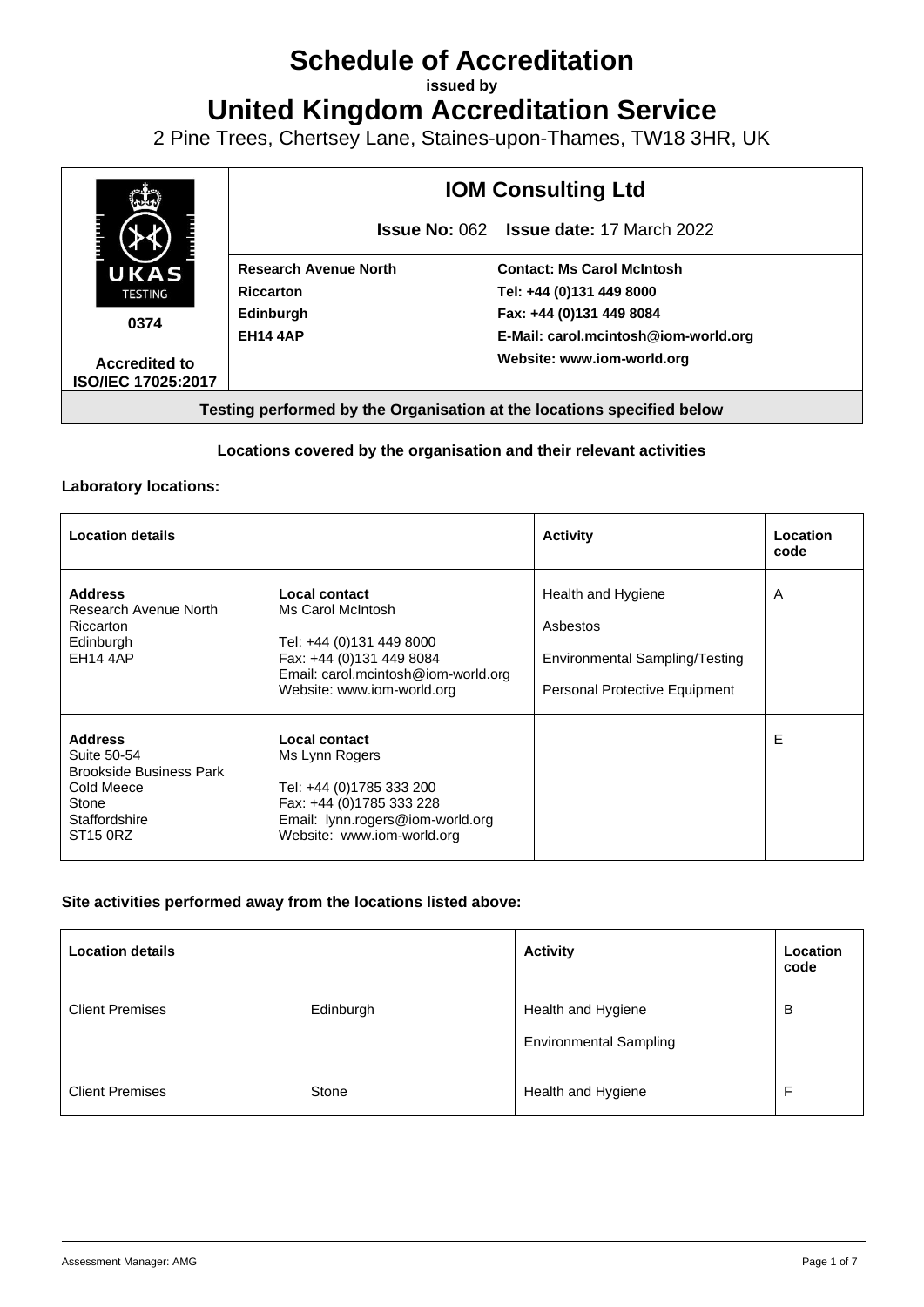|                                                   | <b>Schedule of Accreditation</b><br>issued by<br><b>United Kingdom Accreditation Service</b><br>2 Pine Trees, Chertsey Lane, Staines-upon-Thames, TW18 3HR, UK |
|---------------------------------------------------|----------------------------------------------------------------------------------------------------------------------------------------------------------------|
| UKAS<br><b>TESTING</b><br>0374                    | <b>IOM Consulting Ltd</b>                                                                                                                                      |
| <b>Accredited to</b><br><b>ISO/IEC 17025:2017</b> | <b>Issue No: 062 Issue date: 17 March 2022</b>                                                                                                                 |

| Materials/Products tested                                                                                                                                                              | Type of test/Properties<br>measured/Range of<br>measurement                                                                                                                                          | Standard specifications/<br>Equipment/Techniques used                                                                                                                                                                                                                                                                                                                                                                            | Location<br>Code |
|----------------------------------------------------------------------------------------------------------------------------------------------------------------------------------------|------------------------------------------------------------------------------------------------------------------------------------------------------------------------------------------------------|----------------------------------------------------------------------------------------------------------------------------------------------------------------------------------------------------------------------------------------------------------------------------------------------------------------------------------------------------------------------------------------------------------------------------------|------------------|
|                                                                                                                                                                                        | <b>Health and Hygiene Tests</b>                                                                                                                                                                      | Health and Safety Executive -<br>Asbestos: The Analysts' Guide<br>$(HSG 248) - 2021$ and Methods for<br>the Determination of Hazardous<br>Substances in the series MDHS                                                                                                                                                                                                                                                          |                  |
| <b>ASBESTOS FIBRES IN</b><br><b>AIR</b>                                                                                                                                                | Fibre counting                                                                                                                                                                                       | Documented In-House Method IM9,<br>Membrane Filter Method using<br>Phase Contrast Microscopy (PCM)<br>based on HSG 248                                                                                                                                                                                                                                                                                                           | A                |
| <b>ASBESTOS IN BULK</b><br><b>MATERIALS including</b><br>materials and products<br>suspected of containing<br>asbestos                                                                 | Identification of:<br>Amosite<br>Chrysotile<br>Crocidolite<br><b>Fibrous Actinolite</b><br>Fibrous Anthophyllite<br><b>Fibrous Tremolite</b>                                                         | Documented In-House Method IM4<br>- Asbestos Identification by phase<br>contrast optical microscopy and<br>polarised light microscopy using<br>stereo-microscopy, polarised light<br>optical microscopy and dispersion<br>staining based on HSG 248                                                                                                                                                                              | A                |
| ASBESTOS IN SOILS -<br>The Identification of<br>Asbestos fibres in bulk<br>samples of Soil,<br>specifically:<br>Soil<br>Aggregate                                                      | Identification of:<br>Amosite<br>Chrysotile<br>Crocidolite<br><b>Fibrous Actinolite</b><br>Fibrous Anthophyllite<br><b>Fibrous Tremolite</b>                                                         | Documented In-House Method<br>(IM14 - Qualitative and Quantative<br>Analysis of Asbestos in Soils and<br>Loose Aggregates) using stereo-<br>microscopy, polarised light optical<br>microscopy and dispersion staining<br>based on HSG 248                                                                                                                                                                                        | A                |
| ASBESTOS IN SOILS -<br>The Identification and<br><b>Quantification of Asbestos</b><br>fibres in bulk samples of<br>Soil, specifically:<br>Soil<br>Aggregate,<br><b>Mineral Powders</b> | <b>Identification and Quantification</b><br>of Asbestos content of:<br>Amosite<br>Chrysotile<br>Crocidolite<br><b>Fibrous Actinolite</b><br><b>Fibrous Anthophyllite</b><br><b>Fibrous Tremolite</b> | Documented In-House Method<br>(IM14 - Qualitative and Quantative<br>Analysis of Asbestos in Soils and<br>Loose Aggregates) for identification<br>using stereo-microscopy, polarised<br>light optical microscopy and<br>dispersion staining based on HSG<br>248.<br>Documented In-House Method<br>(IM14 - Qualitative and Quantative<br>Analysis of Asbestos in Soils and<br>Loose Aggregates) for quantification<br>of asbestos. | A                |
| <b>MAN MADE MINERAL</b><br><b>FIBRES</b> including<br><b>CERAMICS in AIR</b>                                                                                                           | Fibre counting                                                                                                                                                                                       | Documented In-House Method (IM<br>9) based on MDHS 59/2:2014                                                                                                                                                                                                                                                                                                                                                                     | A, B             |

# DETAIL OF ACCREDITATION

r

 $\overline{1}$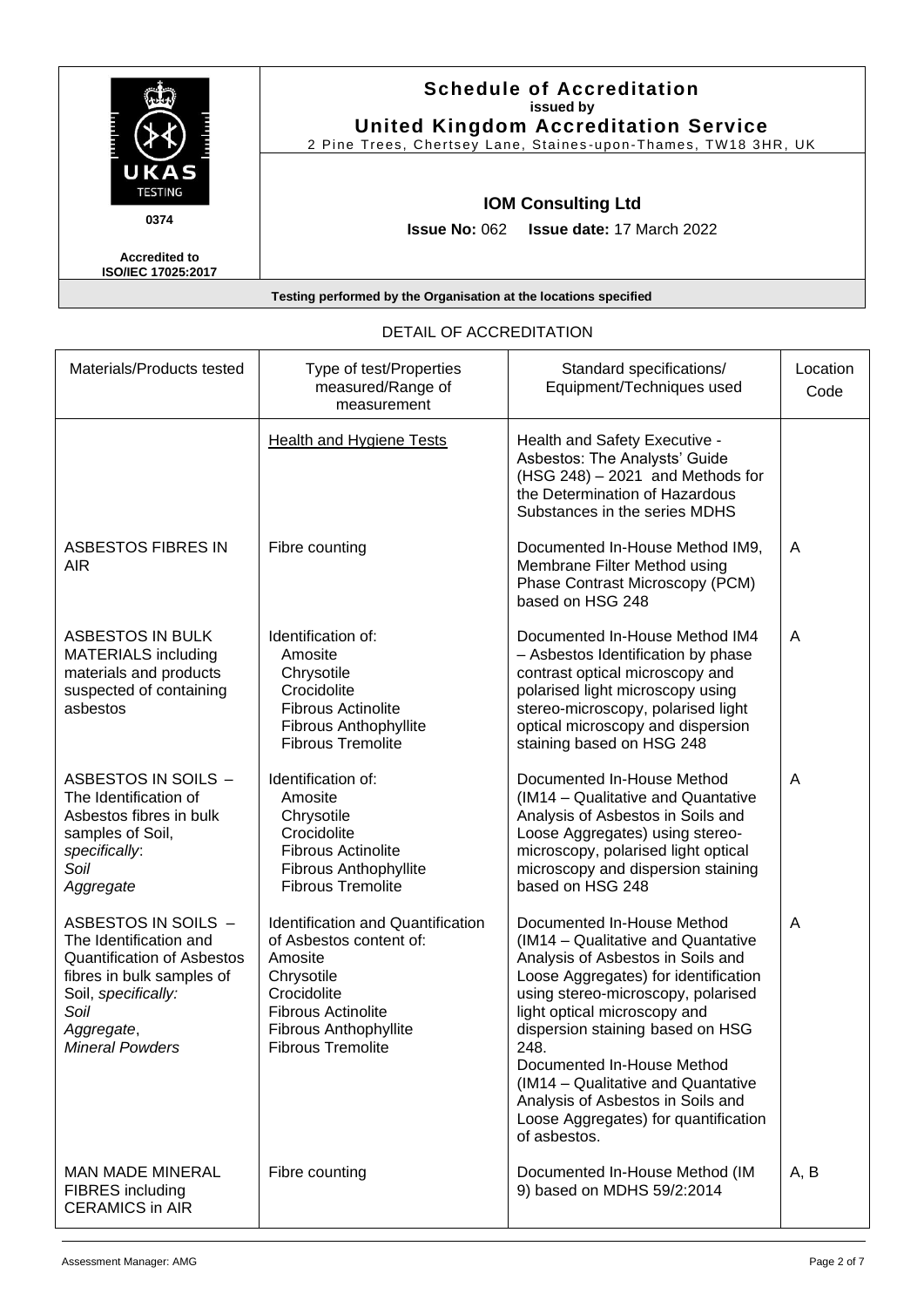|                                                   | <b>Schedule of Accreditation</b><br>issued by<br><b>United Kingdom Accreditation Service</b><br>2 Pine Trees, Chertsey Lane, Staines-upon-Thames, TW18 3HR, UK |
|---------------------------------------------------|----------------------------------------------------------------------------------------------------------------------------------------------------------------|
| UKAS<br><b>TESTING</b><br>0374                    | <b>IOM Consulting Ltd</b><br><b>Issue No: 062 Issue date: 17 March 2022</b>                                                                                    |
| <b>Accredited to</b><br><b>ISO/IEC 17025:2017</b> |                                                                                                                                                                |
|                                                   | Testing performed by the Organisation at the locations specified                                                                                               |

| Materials/Products tested                                                                               | Type of test/Properties<br>measured/Range of<br>measurement                                                  | Standard specifications/<br>Equipment/Techniques used                                      | Location<br>Code |
|---------------------------------------------------------------------------------------------------------|--------------------------------------------------------------------------------------------------------------|--------------------------------------------------------------------------------------------|------------------|
|                                                                                                         | <b>Health and Hygiene Tests</b><br>(cont'd)                                                                  |                                                                                            |                  |
| ASBESTOS and OTHER<br><b>FIBRES</b> derived from<br><b>ASBESTOS PRODUCTS,</b><br>FIBRES and DUSTS, AIR, | Counting and identification of<br>asbestos fibres in air and bulk<br>materials                               | Documented In-House Method IM1<br>based, ISO 14966:2019 using SEM<br>and EDXS              | A                |
| WIPE SAMPLES (SEM)                                                                                      | Identification of Refractory<br>Ceramic Fibres via electron<br>microscopy                                    | Documented In-House Method (IM1)<br>based on ISO14966:2019 using<br><b>SEM and EDXS</b>    | A                |
|                                                                                                         | Sampling                                                                                                     |                                                                                            |                  |
| <b>DUSTS AND</b><br><b>PARTICULATES</b>                                                                 | Sampling of inhalable and<br>respirable airborne dust for<br>subsequent laboratory analysis                  | Documented In-House Method<br>(IM10) based on MDHS 14/4:2014                               | B, F             |
|                                                                                                         | Sampling of airborne dust and<br>fumes for the subsequent<br>evaluation of metal oxide                       | Documented In-House Method<br>(IM10) based on MDHS 14/4:2014<br>and BS EN ISO 10882-1:2011 | B, F             |
|                                                                                                         | Sampling of inhalable airborne<br>dust and fumes for the<br>subsequent evaluation of metal<br>concentrations | Documented In-House Method (IM<br>10) based on MDHS 14/4:2014                              | B, F             |
|                                                                                                         | Sampling of inhalable airborne<br>dust and fumes for the<br>subsequent evaluation of lead                    | Documented In-House Method (IM<br>10) based on MDHS 14/4:2014                              | B, F             |
|                                                                                                         | Sampling of respirable quartz<br>and cristobalite                                                            | Documented In-House Method<br>(IM10) based on modified HSE<br>Method MDHS 14/4:2014        | B, F             |
|                                                                                                         | Analysis                                                                                                     |                                                                                            |                  |
| Airborne dust samples                                                                                   | Respirable and total inhalable<br>dust                                                                       | Documented In-House Gravimetric<br>Method (IM2) based on<br>MDHS 14/4:2014                 | A                |
|                                                                                                         | Respirable quartz                                                                                            | Documented In-House Method (IM<br>2) based on MDHS 101/2:2014<br>using FT-IR spectroscopy  | A                |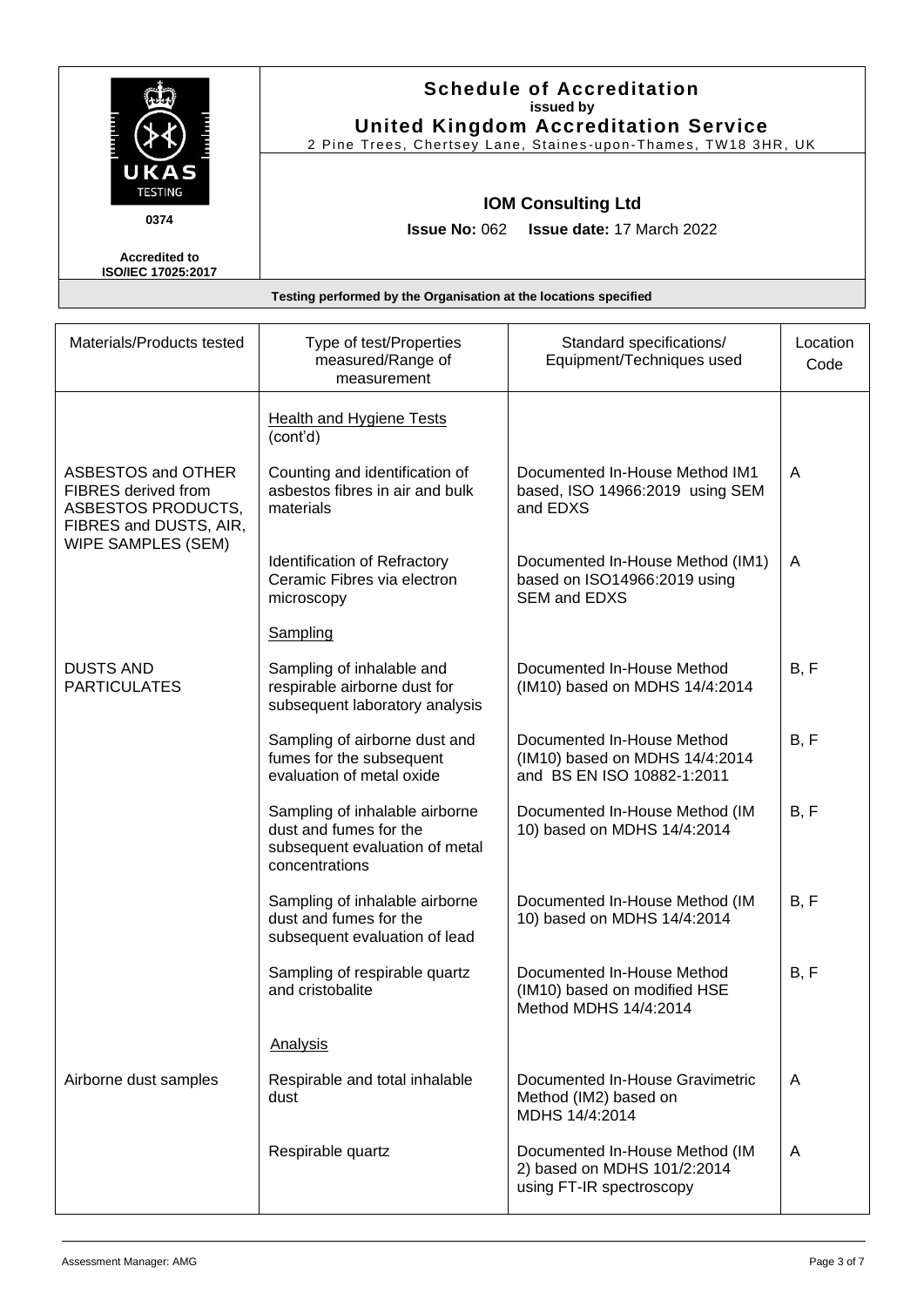|                                            | <b>Schedule of Accreditation</b><br>issued by<br><b>United Kingdom Accreditation Service</b><br>2 Pine Trees, Chertsey Lane, Staines-upon-Thames, TW18 3HR, UK |
|--------------------------------------------|----------------------------------------------------------------------------------------------------------------------------------------------------------------|
| UKAS<br><b>TESTING</b><br>0374             | <b>IOM Consulting Ltd</b><br><b>Issue No: 062 Issue date: 17 March 2022</b>                                                                                    |
| <b>Accredited to</b><br>ISO/IEC 17025:2017 |                                                                                                                                                                |
|                                            | Testing performed by the Organisation at the locations specified                                                                                               |

| Materials/Products tested                                                                        | Type of test/Properties<br>measured/Range of<br>measurement                                                                                                                       | Standard specifications/<br>Equipment/Techniques used                                                                                                                                                 | Location<br>Code |
|--------------------------------------------------------------------------------------------------|-----------------------------------------------------------------------------------------------------------------------------------------------------------------------------------|-------------------------------------------------------------------------------------------------------------------------------------------------------------------------------------------------------|------------------|
|                                                                                                  | <b>Health and Hygiene Tests</b><br>(cont'd)                                                                                                                                       |                                                                                                                                                                                                       |                  |
|                                                                                                  | Analysis (cont'd)                                                                                                                                                                 |                                                                                                                                                                                                       |                  |
| <b>DUSTS AND</b><br>PARTICULATES (cont'd)                                                        | Respirable quartz and<br>cristobalite                                                                                                                                             | Documented In-House Method (IM<br>2) based on MDHS 101/2:2014<br>using X-ray diffraction spectroscopy                                                                                                 | A                |
| Bulk dust samples                                                                                | Quartz and cristobalite                                                                                                                                                           | Documented In-House Method (IM2)<br>based on reference standards drift<br>correction and a calibration for<br>calculating unknown concentrations<br>using X-Ray diffraction spectroscopy              | A                |
| Airborne dust samples,<br>bulk samples, wipe<br>samples, aqueous extracts                        | Determination of:<br>Ag, Al, As, Au, Ba, Be, Bi, Ca,<br>Cd, Co, Cr, Cu, Fe, Hf, In, K,La,<br>Li, Mg, Mn, Mo, Na, Ni, P, Pb, Pt,<br>Sb, Se, Sn, Sr, Te, Ti, Tl, V, W,<br>Y, Zn, Zr | Documented In-House Method<br>(IM7) using inductively coupled<br>plasma - atomic emission<br>spectrometry (ICP-AES), based on<br>NIOSH Method 7300 (ICP-SOP2)<br>and OSHA Method<br>ID-121 (ICP-SOP3) | A                |
| Dust, fume and bulk<br>sample Filters (AA2<br>(25mm), GL2 (25mm)<br>GL3 (37mm) and GF2<br>(25mm) | Metal oxides of:<br>As, Cd, Co, Cr, Cu, Fe, Mn, Ni,<br>Pb, Sb, Sn, V, Zn                                                                                                          | Documented In-House Method<br>(IM7, ICP-SOP1) using ICP/AES                                                                                                                                           | A                |
| <b>WORKPLACE &amp;</b><br><b>AMBIENT AIR</b><br><b>MONITORING</b>                                | Sampling                                                                                                                                                                          |                                                                                                                                                                                                       |                  |
| <b>GASES AND VAPOURS</b>                                                                         | Gases and vapours using<br>passive sampling badges                                                                                                                                | Documented In-House Method IM10<br>based on MDHS 88 & MDHS 102                                                                                                                                        | B, F             |
|                                                                                                  | Gases and vapours using<br>sorbent tubes                                                                                                                                          | Documented In-House Method IM10<br>based on MDHS 96                                                                                                                                                   | B, F             |
|                                                                                                  |                                                                                                                                                                                   |                                                                                                                                                                                                       |                  |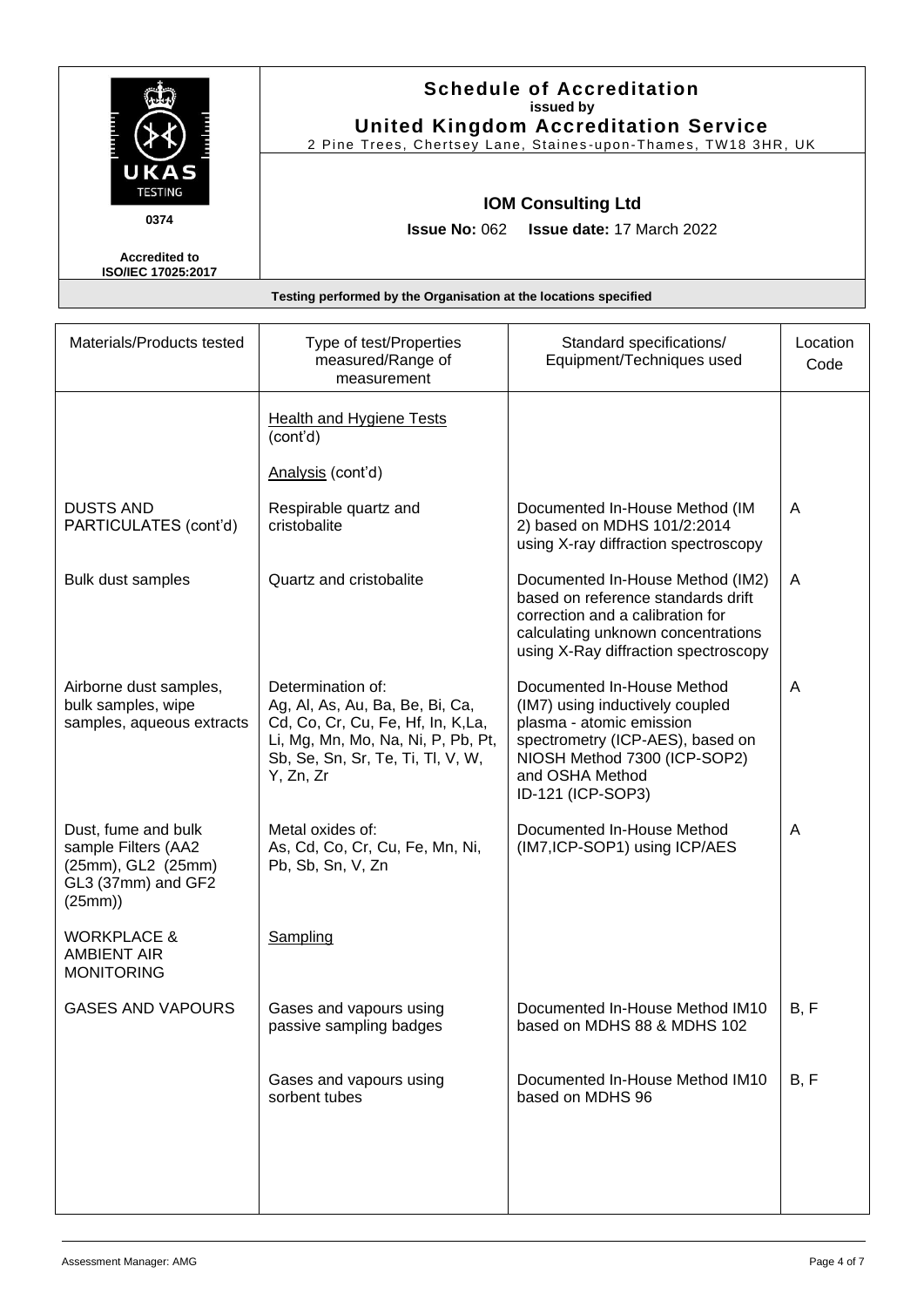|                                                   | <b>Schedule of Accreditation</b><br>issued by<br><b>United Kingdom Accreditation Service</b><br>2 Pine Trees, Chertsey Lane, Staines-upon-Thames, TW18 3HR, UK |  |
|---------------------------------------------------|----------------------------------------------------------------------------------------------------------------------------------------------------------------|--|
| UKAS<br><b>TESTING</b><br>0374                    | <b>IOM Consulting Ltd</b><br><b>Issue No: 062 Issue date: 17 March 2022</b>                                                                                    |  |
| <b>Accredited to</b><br><b>ISO/IEC 17025:2017</b> |                                                                                                                                                                |  |
|                                                   | Testing performed by the Organisation at the locations specified                                                                                               |  |

| Materials/Products tested                                                                         | Type of test/Properties<br>measured/Range of<br>measurement                                                                                                                                 | Standard specifications/<br>Equipment/Techniques used                         | Location<br>Code |
|---------------------------------------------------------------------------------------------------|---------------------------------------------------------------------------------------------------------------------------------------------------------------------------------------------|-------------------------------------------------------------------------------|------------------|
| POLLUTANTS AND<br><b>EFFLUENTS</b><br>(ATMOSPHERIC):<br>FUMES, MISTS, GASES<br><b>AND VAPOURS</b> | <b>Chemical Tests</b>                                                                                                                                                                       |                                                                               |                  |
| Diffusive sampling badges                                                                         | Determination of:<br><b>Benzene</b><br>Ethyl benzene<br>Styrene<br>Tetrachloroethene<br>Trichloroethene<br>Toluene<br>Xylene<br>n-Hexane<br>n-Butyl acetate                                 | Documented In-House Method-(IM8)<br>using GC-FID based on MDHS<br>88:1997     | A                |
| <b>Charcoal Sorbent Tubes</b>                                                                     | Determination of:<br>1,3-Dioxolane<br>1,4-Dioxane<br>Benzene<br>Ethyl benzene<br>Styrene<br>Tetrachloroethene<br><b>Toluene</b><br>Trichloroethene<br>Xylene<br>n-Hexane<br>n-Butyl acetate | Documented In-House Method-(IM8)<br>using GC-FID based on MDHS<br>96:2000     | A                |
| Air filters (solder fume)                                                                         | Total resin acids in rosin<br>(colophony) solder flux fume as<br>Abietic Acid                                                                                                               | Documented In-House Method (IM8)<br>using GC-FID, based on MDHS 83-<br>3:2015 | A                |

H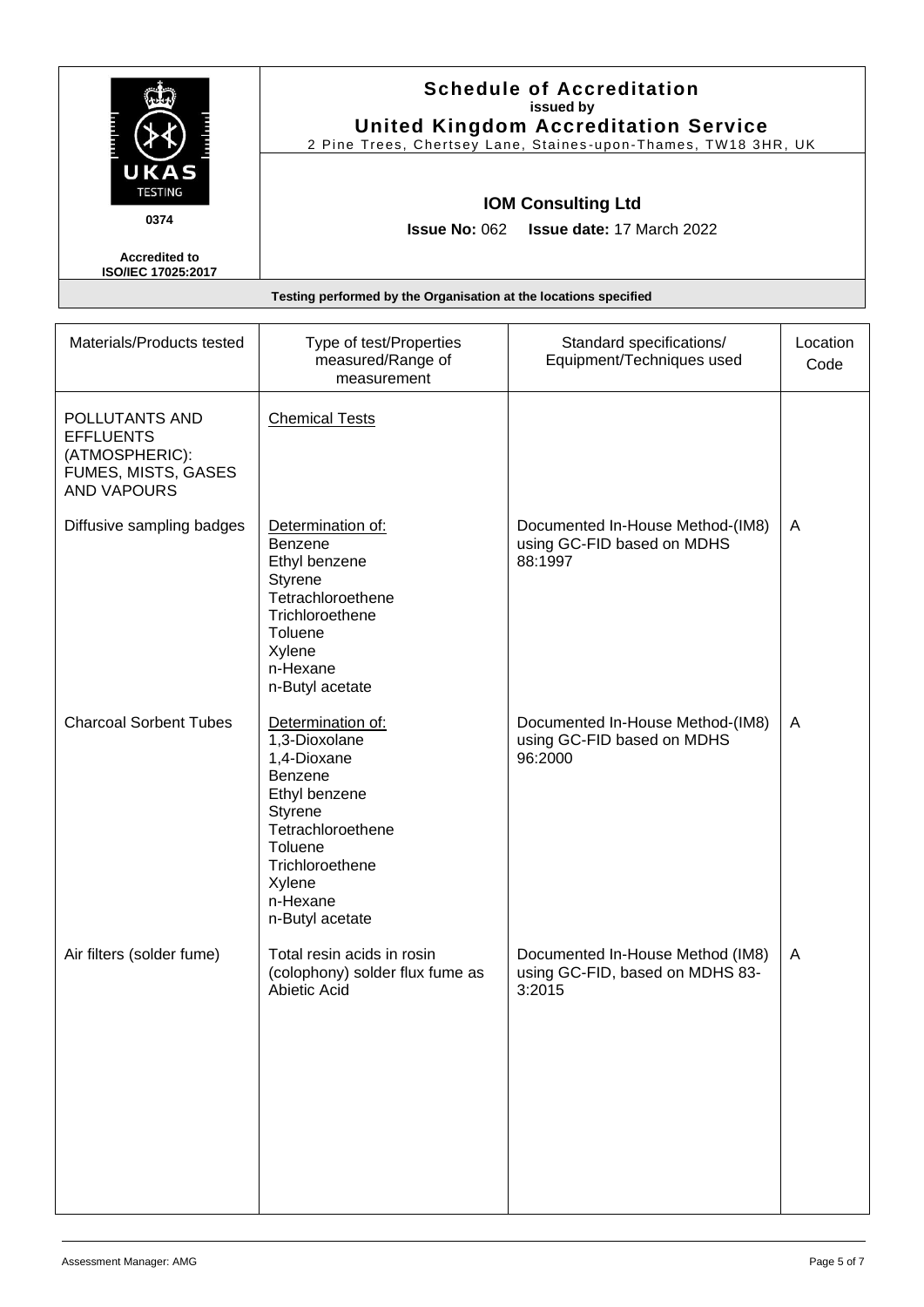|                                                   | <b>Schedule of Accreditation</b><br>issued by<br><b>United Kingdom Accreditation Service</b><br>2 Pine Trees, Chertsey Lane, Staines-upon-Thames, TW18 3HR, UK |
|---------------------------------------------------|----------------------------------------------------------------------------------------------------------------------------------------------------------------|
| UKAS<br><b>TESTING</b><br>0374                    | <b>IOM Consulting Ltd</b><br><b>Issue No: 062 Issue date: 17 March 2022</b>                                                                                    |
| <b>Accredited to</b><br><b>ISO/IEC 17025:2017</b> |                                                                                                                                                                |
|                                                   | Testing performed by the Organisation at the locations specified                                                                                               |

| Materials/Products tested                                                                           | Type of test/Properties<br>measured/Range of<br>measurement                                                                                                                                                                                                                                                    | Standard specifications/<br>Equipment/Techniques used                                                                                        | Location<br>Code |
|-----------------------------------------------------------------------------------------------------|----------------------------------------------------------------------------------------------------------------------------------------------------------------------------------------------------------------------------------------------------------------------------------------------------------------|----------------------------------------------------------------------------------------------------------------------------------------------|------------------|
| POLLUTANTS AND<br><b>EFFLUENTS</b><br>(ATMOSPHERIC):<br>FUMES, MISTS, GASES<br>AND VAPOURS (cont'd) | Chemical Tests (cont'd)                                                                                                                                                                                                                                                                                        |                                                                                                                                              |                  |
| Air filters, impinger<br>solutions                                                                  | Determination of:<br>Organic isocyanates<br>Diisocyanates<br>1,6-hexamethylene<br>$\bullet$<br>diisocyanate (HDI),<br>toluene-2,6-diisocyanate<br>$\bullet$<br>$(2,6-TDI)$ and;<br>toluene-2,4-diisocyanate<br>$\bullet$<br>$(2,4-TDI)$<br>Isocyanates<br>methylene bisphenyl<br>$\bullet$<br>isocyanate (MDI) | Documented In-House Method<br>(IM11) using high performance liquid<br>chromatography with UV and EC<br>detection, based on MDHS<br>25/4:2014 | A                |
| Diffusive Badges, sorbent<br>tubes or filters                                                       | Formaldehyde and<br>glutaraldehyde                                                                                                                                                                                                                                                                             | Documented In-House Method<br>(IM11) using HPLC/UV, based on<br>MDHS 102: 2010                                                               | A                |
| <b>PERSONAL</b><br><b>PROTECTIVE</b><br><b>EQUIPMENT</b>                                            | <b>Physical Properties</b>                                                                                                                                                                                                                                                                                     | Testing for the purposes of<br>conformance with Regulation (EU)<br>2016/425 in respect of the following<br>specifications:                   | A                |
| Protective clothing for use<br>against radioactive<br>contamination                                 | <b>Total Inward Leakage</b><br>Visual Inspection                                                                                                                                                                                                                                                               | BS EN 1073-2:2002                                                                                                                            | A                |
| Protective clothing for use<br>against solid particulate<br>chemicals                               | <b>Total Inward Leakage</b><br>Visual Inspection                                                                                                                                                                                                                                                               | BS EN ISO 13982-2:2004 to meet<br>the requirements of EN 13982-<br>1:2004 section 4.3 for Type 5 suits                                       | A                |